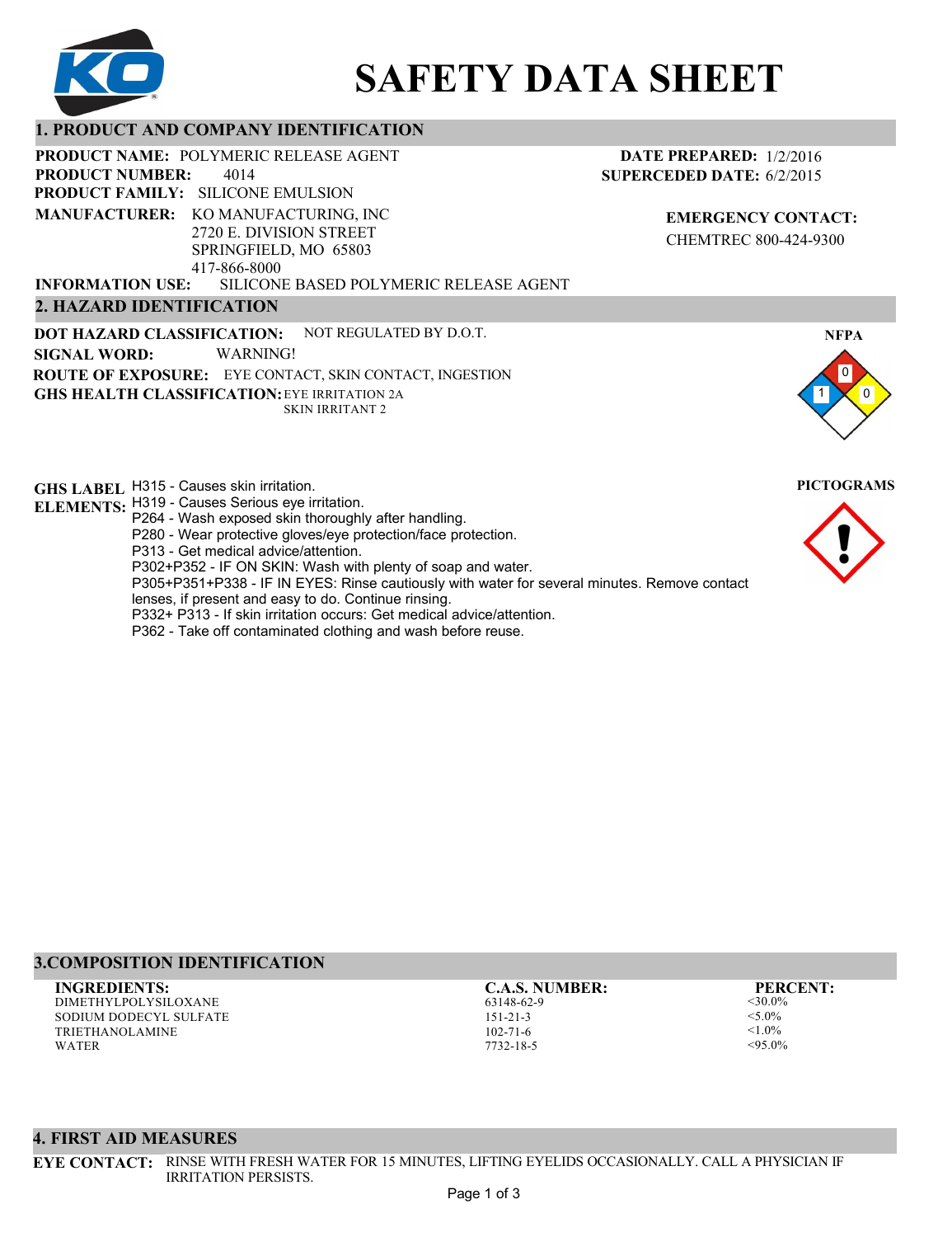## **4. FIRST AID MEASURES - CONTINUED**

**SKIN CONTACT:** RINSE WITH PLENTY OF FRESH WATER AND REMOVE CONTAMINATED CLOTHING IMMEDIATELY. CALL A PHYSICIAN IF IRRITATION PERSISTS.

**INGESTION:** DO NOT INDUCE VOMITING. CALL A PHYSICIAN IMMEDIATELY. IF CONSCIOUS, GIVE LARGE QUANTITIES OF WATER. DO NOT GIVE ANYTHING BY MOUTH IF UNCONSCIOUS.

**INHALATION:** IF OVERCOME BY EXPOSURE, REMOVE VICTIM TO FRESH AIR IMMEDIATELY. GIVE OXYGEN OR ARTIFICIAL RESPIRATION AS NEEDED. CALL A PHYSICIAN IMMEDIATELY.

## **5. FIRE FIGHTING MEASURES**

**FLAMMABLE PROPERTIES:** NON FLAMMABLE.

**FLASH POINT:** DOES NOT FLASH.

**SUITABLE EXTINGUISHING MEDIA:** DRY CHEMICAL, FOAM OR CARBON DIOXIDE, WATER SPRAY.

**UNSUITABLE EXTINGUISHING MEDIA:** NOT ESTABLISHED.

**SPECIFIC HAZARDS ARISING** NONE KNOWN.

**FROM THE CHEMICAL:**

**PROTECTIVE EQUIPMENT AND PRECAUTIONS FOR FIREFIGHTERS:** APPPROVED) AND FULL PROTECTIVE GEAR. WEAR SELF-CONTAINED BREATHING APPARATUS (PRESSURE DEMAND MSHA/NIOSH

#### **6. ACCIDENTAL RELEASE MEASURES**

**PERSONAL PRECAUTIONS:** AVOID CONTACT WITH EYES AND SKIN. SPILL AREA MAY BE SLIPPERY. WEAR PROPER PROTECTIVE EQUIPMENT WHEN DEALING WITH RELEASE.

**ENVIRONMENTAL PRECAUTIONS:** CONTAIN SPILL TO AVOID RELEASE TO THE ENVIRONMENT. KEEP CONTAINER TIGHTLY CLOSED WHEN NOT IN USE.

**METHODS FOR CONTAINMENT** COLLECT FOR DISPOSAL USING AN INERT ABSORBENT MATERIAL AND TRANSFER TO A **AND CLEAN-UP:** CONTAINER FOR REUSE OR DISPOSAL.

### **7. HANDLING AND STORAGE**

**HANDLING:** HANDLE WITH CARE AND AVOID CONTACT WITH EYES AND SKIN. ALWAYS WEAR PROPER CHEMICAL RESISTANT PROTECTIVE EQUIPMENT 29CFR1910.132-138. WASH THOROUGHLY AFTER HANDLING.

**STORAGE:** STORE IN A COOL, DRY PLACE. KEEP OUT OF REACH OF CHILDREN. KEEP LID TIGHTLY CLOSED WHEN NOT IN USE.

## **8. EXPOSURE CONTROLS/PERSONAL PROTECTION**

**ENGINEERING CONTROLS:** NONE REQUIRED UNDER NORMAL USE.

**EYE / FACE PROTECTION:** CHEMICAL SAFETY GLASSES.

**SKIN PROTECTION:** CHEMICAL RESISTANT GLOVES.

**THRESHOLD LIMIT VALUE (TLV):** TRIETHANOLAMINE, 5 MG/M³

## **9. PHYSICAL AND CHEMICAL PROPERTIES**

**PHYSICAL STATE:** LIQUID. **APPEARANCE: ODOR: BOILING POINT: FREEZING POINT:** NOT ESTABLISHED. **SPECIFIC GRAVITY:** 1.08 **pH (1%): EVAPORATION RATE:** NOT ESTABLISHED. **FLASH POINT: LOWER FLAMMABILITY/EXPLOSIVE LIMIT:** NOT ESTABLISHED. **UPPER FLAMMABLE/EXPLOSIVE LIMIT:** NOT ESTABLISHED. NOT ESTABLISHED. 8.0-9.0 DOES NOT FLASH. OPAQUE WHITE LIQUID. SWEET FRAGRANCE. **VISCOSITY: REALITIVE DENSITY:** 9.0 LBS./GL. **SOLUBILITY: VAPOR PRESSURE:** NOT ESTABLISHED. **VAPOR DENSITY:** NOT ESTABLISHED. **DECOMPOSITION** NOT ESTABLISHED. **TEMPERATURE: PARTICAL COEFFICIENT:** NOT ESTABLISHED. **N-OCTANOL/WATER** NOT ESTABLISHED. SOLUBLE.

**AUTO-IGNITION TEMPERATURE:** NOT ESTABLISHED.